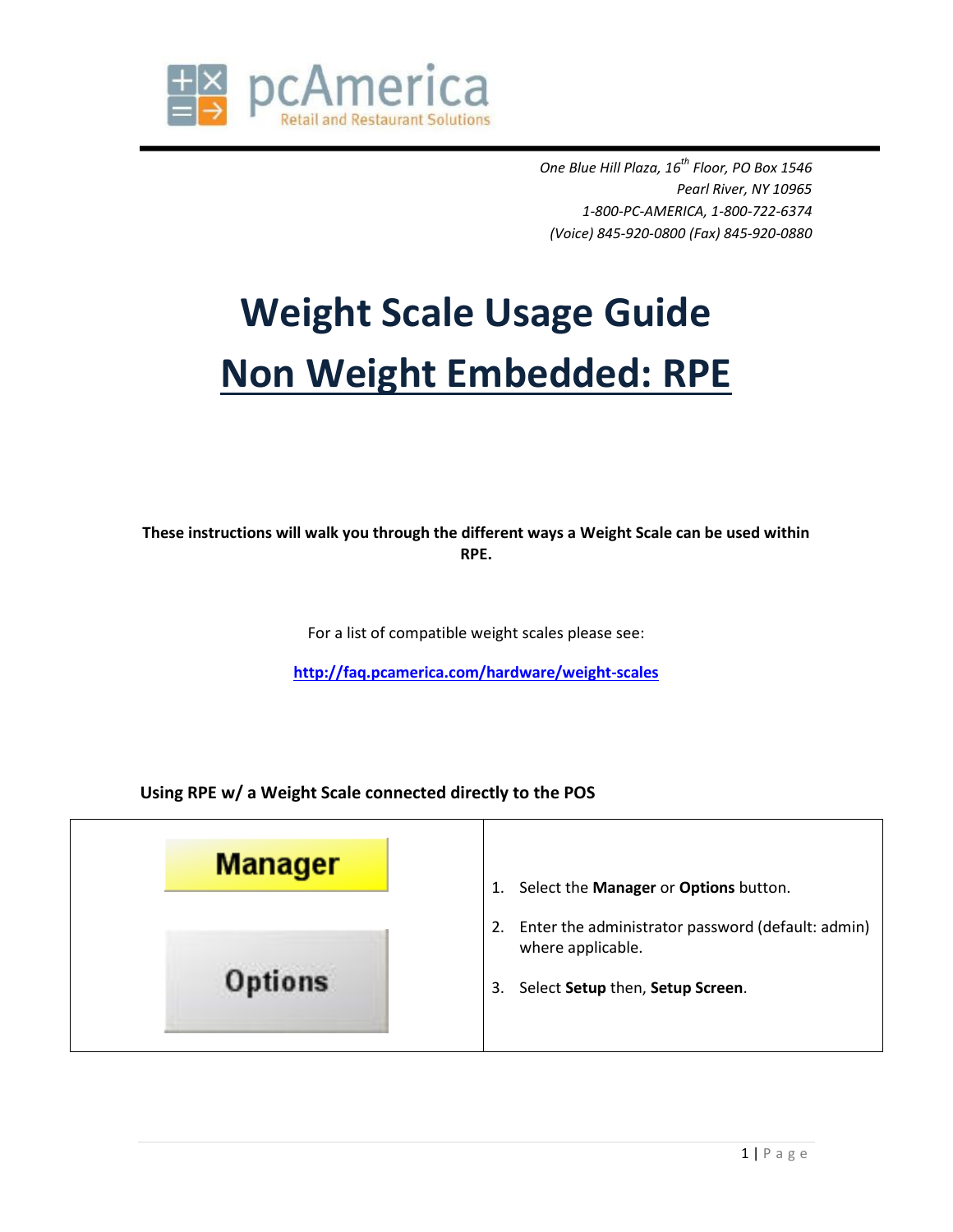<span id="page-1-0"></span>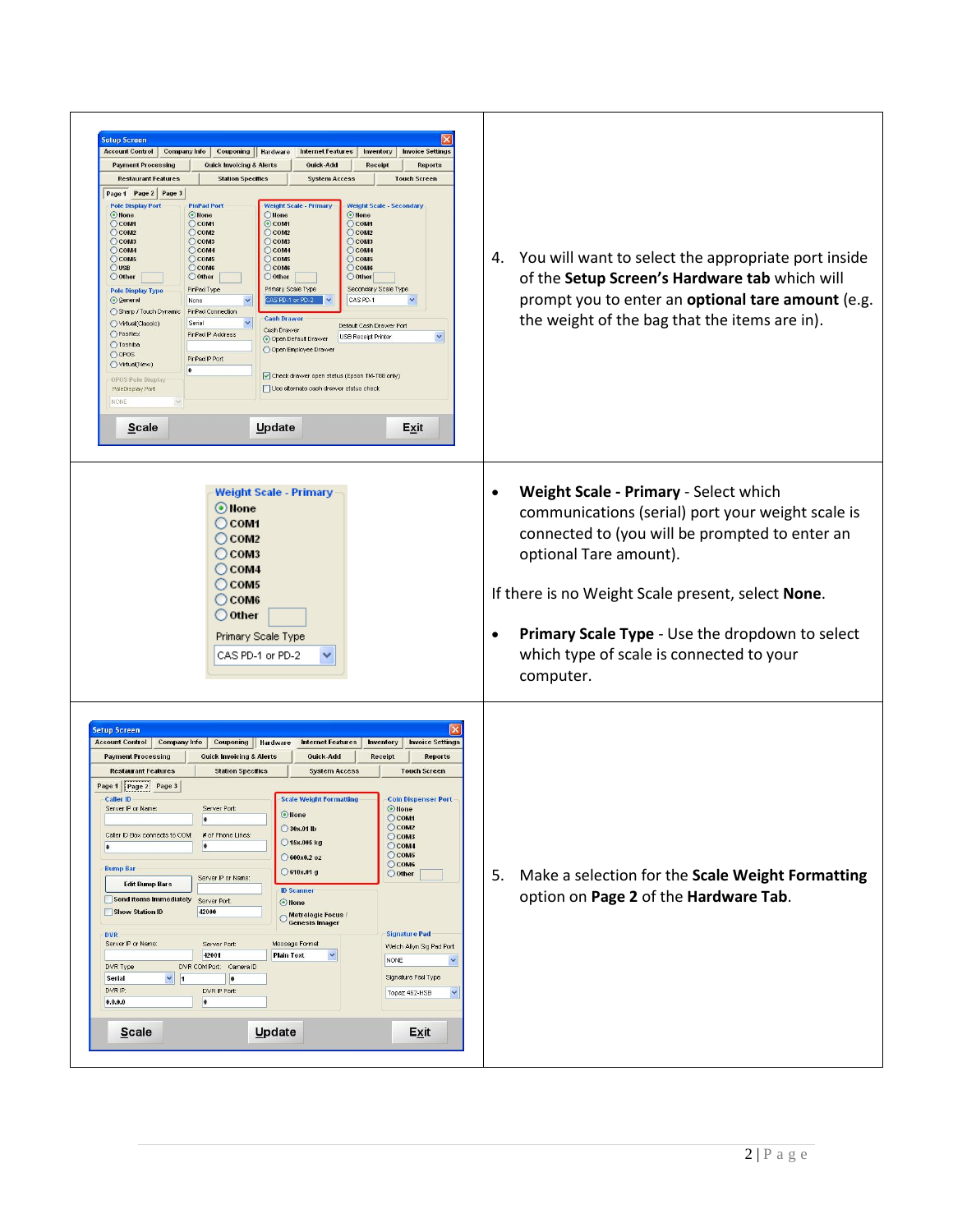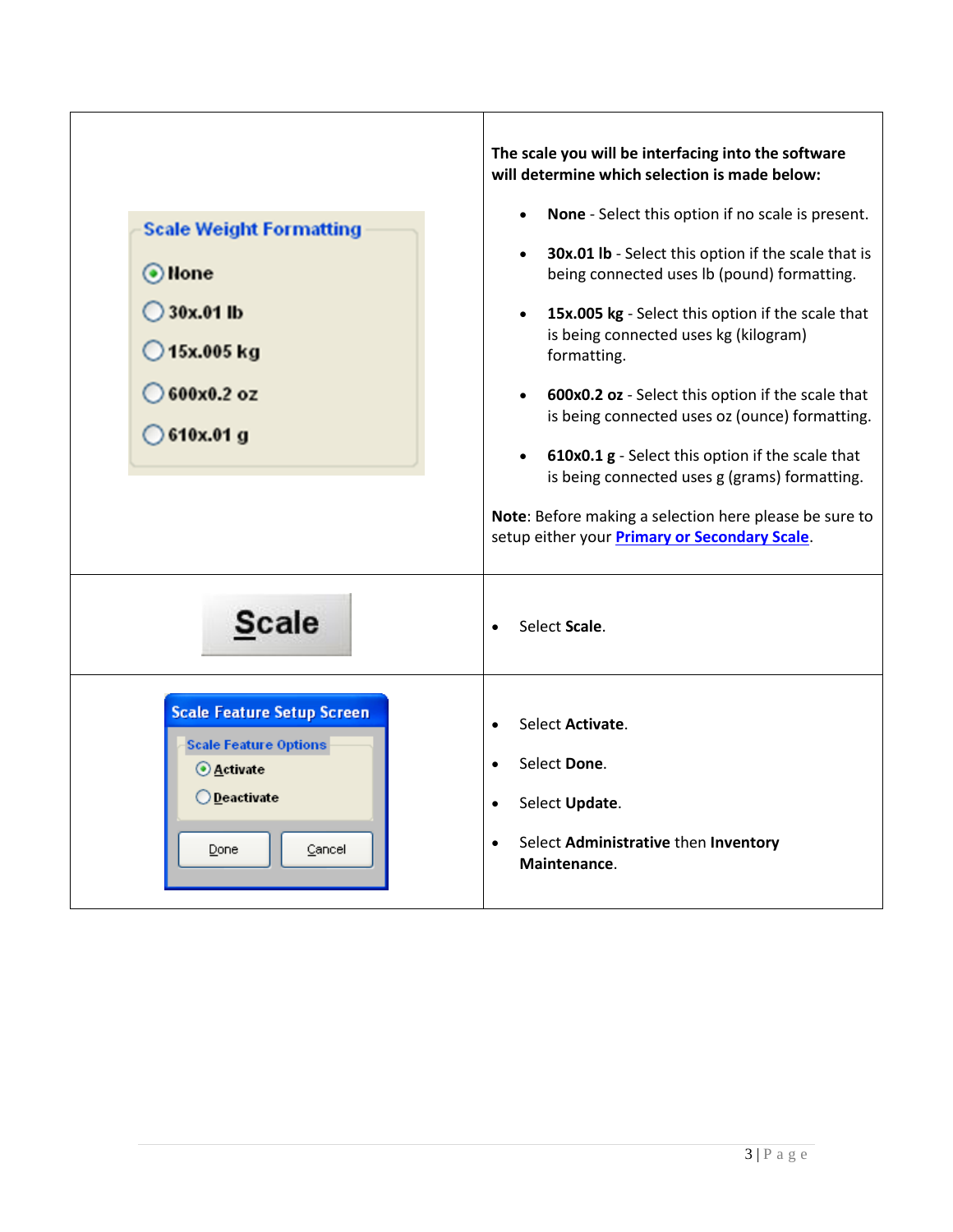| <b>Inventory Maintenance</b><br><b>Item: Biscuits IB PB</b><br>Print Labels   Keyboard<br>Department<br><b>Pastries</b><br>\$0,00000 7 Tax<br>Cost<br>for this Item<br>$\Box$ Tax 2<br>Item Number<br>110026<br>Price You<br>$$5.5000$ Tax 3<br>Charge<br>Description<br><b>Biscuits IB PB</b><br>\$5.94 Bar Tax<br>Price with<br>2nd<br>tax<br>$\circ$<br>Description<br># In Stock<br>Click to Select Picture<br><b>Pending Orders</b><br>Notes<br><b>Modifiers</b><br><b>Price Levels</b><br>Optional Info<br>Properties<br>Sales History<br>Recipe<br>Printers<br>Ordering Info<br><b>Special Pricing</b><br>Matrix<br>Options   Additonal Info   Online Attributes<br>Alternate SKUs<br>Tag Along Items<br>Bonus Points 0<br># Barcodes 0<br>Commission % of Gross Profit v 0.0%<br>□ Foodstampable<br>$\Box$ Modifier Item<br>$\Box$ Disable this Item<br>□ Exclude from Account Limit □ Prompt Quantity<br>☑ Auto-Weigh<br>Location<br>□ Use Serial/Batch #<br>□ Check ID Before Selling<br>□ Prompt Price<br>Unit Type<br>Unit Size<br>□ Special Permission<br>□ Check ID #2 Before Selling<br>□ Allow Buyback<br><b>☑</b> Count This Item<br><b>ØPrint on Receipt</b><br>Profit% 0%<br>Retail Discount 0%<br>Gross Margin 100.0 %<br>Search by Item Number<br>Instant PO<br>Transfer<br><b>Add Item</b><br><b>Save</b><br>Look<br>$\bf (2)$<br><b>Duplicate</b><br>Delete<br>Help<br>Exit<br>Next<br><b>Previous</b><br>up                                                                                                                                                 | When a weight scale is connected directly to the<br>6.<br>POS, the Auto-Weigh feature inside of Inventory<br>Maintenance should be used on ALL items that<br>need to be weighed. When this option is enabled<br>for an item, RPE automatically takes the weight<br>from one of the supported scales without the<br>cashier having to manually tell the scale to weigh<br>them (when enabling this option you will be<br>prompted to enter an optional Tare amount). |
|-------------------------------------------------------------------------------------------------------------------------------------------------------------------------------------------------------------------------------------------------------------------------------------------------------------------------------------------------------------------------------------------------------------------------------------------------------------------------------------------------------------------------------------------------------------------------------------------------------------------------------------------------------------------------------------------------------------------------------------------------------------------------------------------------------------------------------------------------------------------------------------------------------------------------------------------------------------------------------------------------------------------------------------------------------------------------------------------------------------------------------------------------------------------------------------------------------------------------------------------------------------------------------------------------------------------------------------------------------------------------------------------------------------------------------------------------------------------------------------------------------------------------------------------------------------------------------------|---------------------------------------------------------------------------------------------------------------------------------------------------------------------------------------------------------------------------------------------------------------------------------------------------------------------------------------------------------------------------------------------------------------------------------------------------------------------|
| <b>Inventory Maintenance</b><br><b>Item: Biscuits IB PB</b><br>Pizza Setup<br>Print Labels   Keyboard<br>Department<br><b>Pastries</b><br>\$0,00000 7 Tax<br>Cost<br>for this Item<br>$\Box$ Tax 2<br>Item Number<br>110026<br>Price You<br>$$5.5000$ Tax 3<br>Charge<br>Description<br><b>Biscuits IB PB</b><br>\$5.94 <b>Bar Tax</b><br>Price with<br>2nd<br>tax<br>$\mathbb O$<br>Description<br># In Stock<br>Click to Select Picture<br>Optional Info<br>Pending Orders<br>Properties<br><b>Notes</b><br><b>Modifiers</b><br><b>Price Levels</b><br>Matrix<br>Ordering Info<br><b>Special Pricing</b><br>Sales History<br>Recipe<br>Printers<br>Options Additonal Info Online Attributes<br>Discount Type (Retail Only)<br>Scale Item Type<br>□ Prompt Completion Date □ Exclude From Loyalty Plan<br>Percent<br>□ Prompt Invoice Notes<br>□ Print Ticket<br>○ Sold by Piece<br>General Ledger Number<br>□ Prompt Description<br>□ Scale Single Deduct<br>Weighed on Scale<br>◯ Weighed with Tare<br>$\Box$ Sell 'As Is'<br><b>☑</b> Allow Returns<br>$\Box$ Liability Item<br>O Barcoded<br>□ Require Customer<br>□ Allow on Deposit Invoices<br>Prompt for Description<br>Never Print in<br>Over<br>Kitchen<br>□ Allow on Fleet Card<br>\$0.00<br>Days Valid<br>□ Display Tax in Price<br>Profit% 0%<br>Retail Discount 0%<br>Gross Margin 100.0%<br><b>Search by Item Number</b><br>Transfer<br>Instant PO<br><b>Add Item</b><br><b>Save</b><br>$L_{\Omega}$ ok<br>2)<br>$\overline{Next}$<br><b>Duplicate</b><br>Delete<br>Help<br>Exit<br><b>Previous</b><br>$\mathbf{u}$ | On the Additional Info tab, the Scale Item Type<br>7.<br>should be Weighed on Scale The Price you charge<br>for this item should be the cost per each unit (i.e.<br>\$5.00 per pound).                                                                                                                                                                                                                                                                              |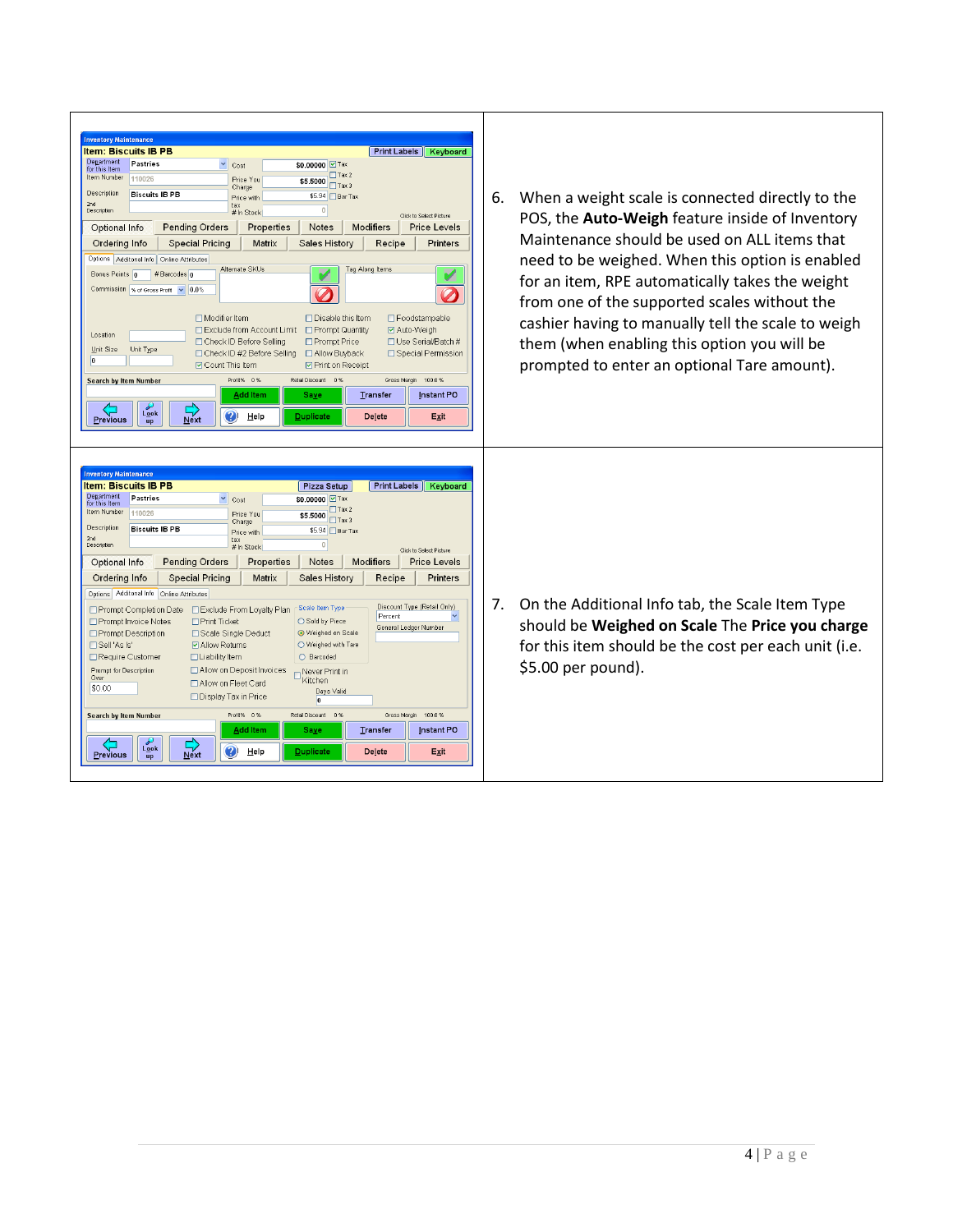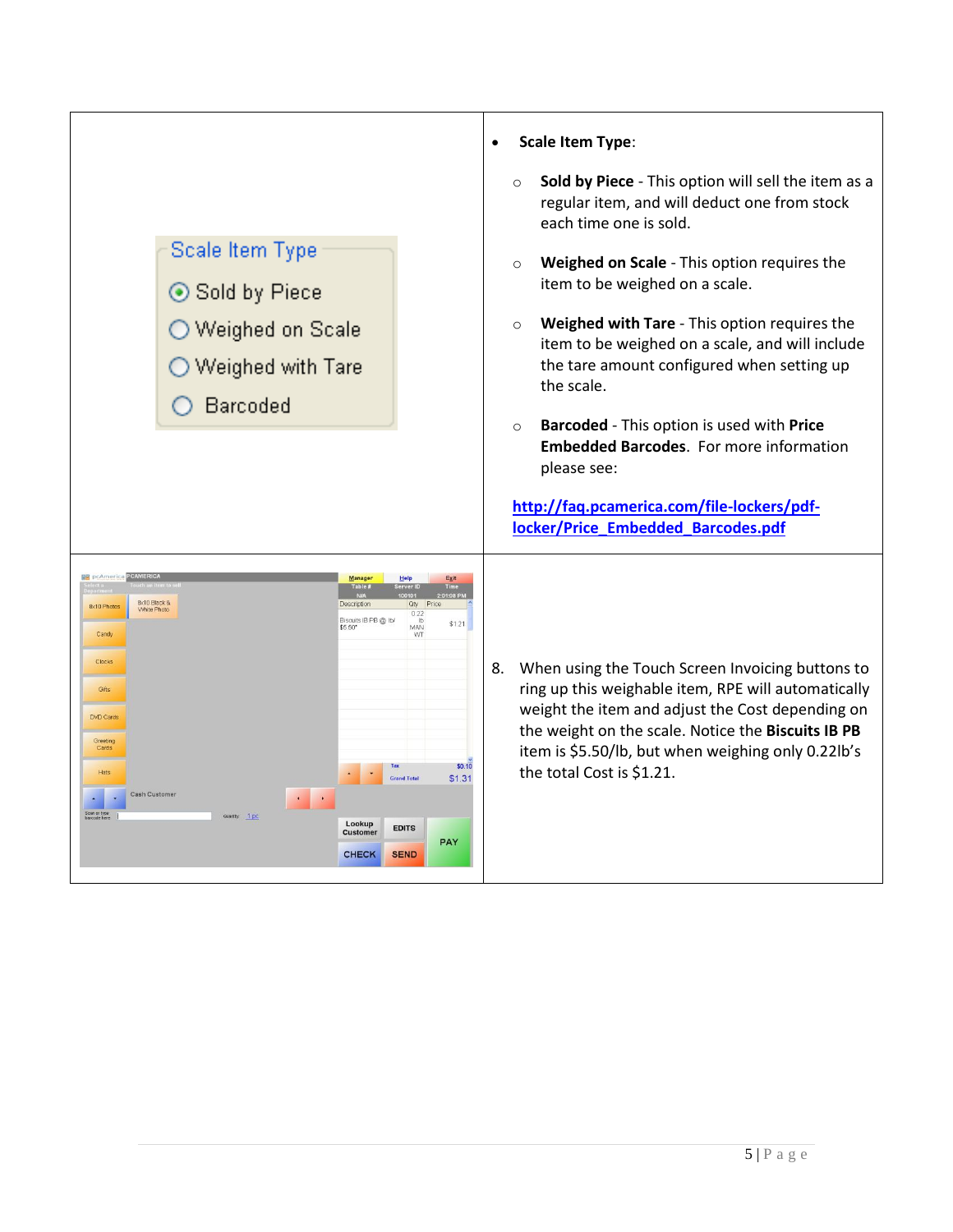## **Item: Biscuits IB PB** Pizza Setup **Print Labels** Keyboard Department<br>for this item<br>tem Number 110026  $\sqrt{\phantom{a}}$  Cost \$0.00000 Z Tax  $\begin{array}{|c|c|}\n\hline\n\text{ $5.5000$} & \text{Tax 2}\n\hline\n\text{ {Tax 3}}\n\hline\n\end{array}$ Price You<br>Charge Description **Biscuits IB PB** Price with<br>tax<br># In Stock \$5.94 □ Bar Tax 2nd<br>Description  $\overline{\circ}$ Click to Select Picture Optional Info Pending Orders | Properties | Notes | Modifiers | Price Levels Sales History Ordering Info | Special Pricing | Matrix |  $Recipe$ Printers Options | Additonal Info | Online Attributes 1. When a weight scale is NOT connected directly to Alternate SKUs Tag Along Items Bonus Points 0 # Barcodes 0 ø V the POS, the **Auto-Weigh** feature inside of Commission % of Gross Profit v 0.0%  $\boldsymbol{\mathcal{D}}$  $\boldsymbol{\mathcal{D}}$ Inventory Maintenance should be unchecked.  $\Box$  Modifier Item  $\Box$  Disable this Item □ Foodstampable Exclude from Account Limit Prompt Quantity Auto-Weigh Location  $\Box$ Prompt Price Check ID Before Selling □Use Serial/Batch#  $\underline{\mathsf{Unit\ Size}}\qquad\mathsf{Unit\ Type}$ -<br>□ Check ID #2 Before Selling Allow Buyback □ Special Permission  $\sqrt{2}$ ☑ Count This Item  $\Box$  Print on Receipt Search by Item Number Profit% 0% Retail Discount 0% Gross Margin 100.0%  $Saye$ Transfer Instant PO Add Item  $L_{\frac{ook}{up}}$  $\frac{L}{\text{Next}}$  $Previous$ ❤ Help Delete Exit **Item: Biscuits IB PB** Pizza Setup **Print Labels | Keyboard** Department Pastries  $\vee$  Cost  $\overline{\text{SO.00000}}$   $\overline{\text{V}}$  Tax  $$\overline{5.5000} \overline{17} \text{a} \times 2$ Item Number 110026 Price You<br>Charge Description Biscuits IB PB  $$5.94$  Bar Tax Price with 2nd<br>Description  $\frac{\text{tax}}{\# \ln \text{Stock}}$  $\overline{0}$ .<br>Click to Calact Dicture Notes | Modifiers | Price Levels Optional Info Pending Orders Properties Sales History Ordering Info | Special Pricing Matrix  $Recipe$ Printers Options Additonal Info Online Attributes 2. For ALL items that need to be weighed. However,  $\Box$  Prompt Completion Date  $\Box$  Exclude From Loyalty Plan  $\Box$  Scale Item Type Discount Type (Retail Only) the Scale Item Type must remain as **Weighed on**   $\overline{\bigcirc}$  Sold by Piece Prompt Invoice Notes  $\Box$  Print Ticket General Ledger Number Prompt Description □ Scale Single Deduct ● Weighed on Scale **Scale**.Sell 'As Is' ☑ Allow Returns  $\bigcirc$  Weighed with Tare Require Customer  $\Box$  Liability Item O Barcoded Prompt for Description  $\Box$  Allow on Deposit Invoices Never Print in Allow on Fleet Card \$0.00 Days Valid Display Tax in Price  $\overline{0}$ letail Discount Search by Item Number rofit%  $0\,\%$  $0.9$ 100.0% Gross Add Item Transfer Instant PO Saye  $\begin{array}{c}\n\swarrow \\
\text{Lgok} \\
\text{up}\n\end{array}$  $\frac{L}{N}$  $\bigcirc$  Help  $P$  revious  $\mathsf{De\mathbf{\underline{let}}}\mathsf{e}$  $Exit$

## **Using RPE with NO Weight Scale connected directly to the POS**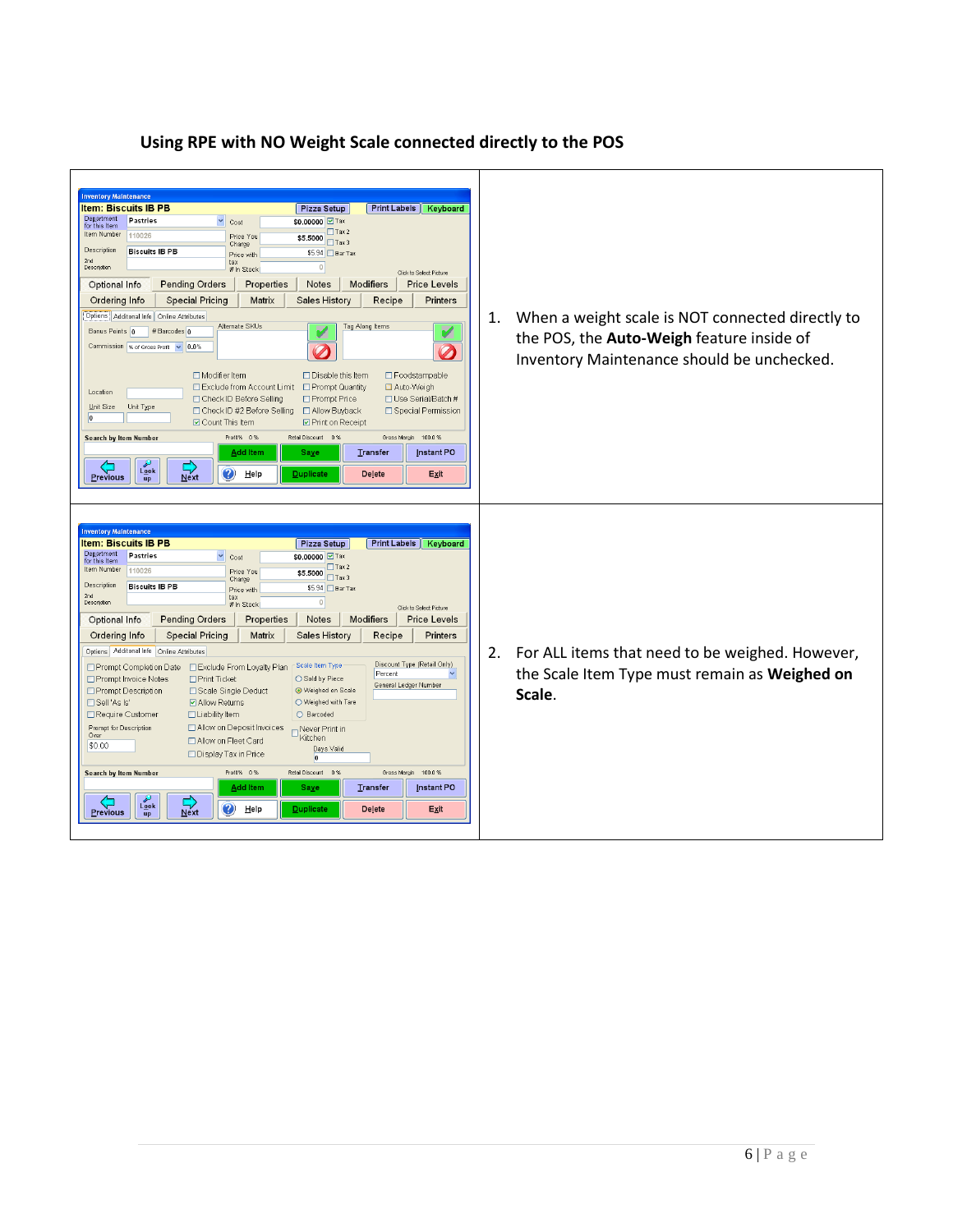| <b>DE pcAmerica</b><br>8x10 Black &<br><b>Bx10 Photo</b><br>White Photo<br>Candy<br>Clocks<br>Gifts<br>DVD Cards<br>Greeting<br>Cards<br><b>Hats</b><br>Cash Customer<br>Scan or type<br>barcode here |                                      | un Time Support<br>There are no scales set up on this station.<br>CK<br>$\bullet$<br>Quartty: 1 pc | Manager<br>Table 1<br>Description<br>$\bullet$<br>$\bullet$<br>Lookup<br><b>Customer</b><br><b>CHECK</b> | Help<br>Exit<br>Server ID<br>Time<br>2:07:49 PM<br>0101<br>Qty Price<br>\$0.00<br><b>Grand Total</b><br>\$0.00<br><b>EDITS</b><br><b>PAY</b><br><b>SEND</b> | When a weight scale is NOT connected directly to<br>3.<br>the POS, the user will first have to manually enter<br>the weight of the item, and then choose the item<br>from the Touch Screen Invoicing buttons. To do<br>this they will have to touch inside of the Quantity<br>section of the Retail Invoice Screen. (A message<br>currently appears that states There are no scales<br>set up on this station, Select OK). |
|-------------------------------------------------------------------------------------------------------------------------------------------------------------------------------------------------------|--------------------------------------|----------------------------------------------------------------------------------------------------|----------------------------------------------------------------------------------------------------------|-------------------------------------------------------------------------------------------------------------------------------------------------------------|----------------------------------------------------------------------------------------------------------------------------------------------------------------------------------------------------------------------------------------------------------------------------------------------------------------------------------------------------------------------------------------------------------------------------|
|                                                                                                                                                                                                       | Select tare amount $(1 = 0.01, etc)$ |                                                                                                    |                                                                                                          |                                                                                                                                                             |                                                                                                                                                                                                                                                                                                                                                                                                                            |
| Use Existing<br>Tare<br>$\Omega$                                                                                                                                                                      | No Tare                              | $\overline{1}$                                                                                     | $\overline{2}$                                                                                           | $\overline{\mathbf{3}}$                                                                                                                                     |                                                                                                                                                                                                                                                                                                                                                                                                                            |
| $\overline{4}$                                                                                                                                                                                        | $\overline{5}$                       | 6                                                                                                  | $\overline{7}$                                                                                           | 8                                                                                                                                                           | The following screen will ask the user to enter a<br>4.<br>Tare; A tare refers to the weight of the container,                                                                                                                                                                                                                                                                                                             |
| $\mathbf{9}$                                                                                                                                                                                          | 10                                   | 11                                                                                                 | 12                                                                                                       | 13                                                                                                                                                          | which you should not charge the customer for.<br>(Select 0, if the item is not weighed inside of a<br>container or one that will not affect the pricing of                                                                                                                                                                                                                                                                 |
| 14                                                                                                                                                                                                    | 15                                   | 16                                                                                                 | 17                                                                                                       | 18                                                                                                                                                          | the item).                                                                                                                                                                                                                                                                                                                                                                                                                 |
| · Previous                                                                                                                                                                                            | Cancel                               | Select                                                                                             |                                                                                                          | Next                                                                                                                                                        |                                                                                                                                                                                                                                                                                                                                                                                                                            |
|                                                                                                                                                                                                       |                                      |                                                                                                    |                                                                                                          |                                                                                                                                                             |                                                                                                                                                                                                                                                                                                                                                                                                                            |

5. Once you have selected the appropriate Tare, it will prompt for a Quantity. This quantity refers to the weight of the item that is going to be rung up. Enter the appropriate weight (typically received from the user's scale that is not connected to the POS. Notice the value inside of the Quantity section.